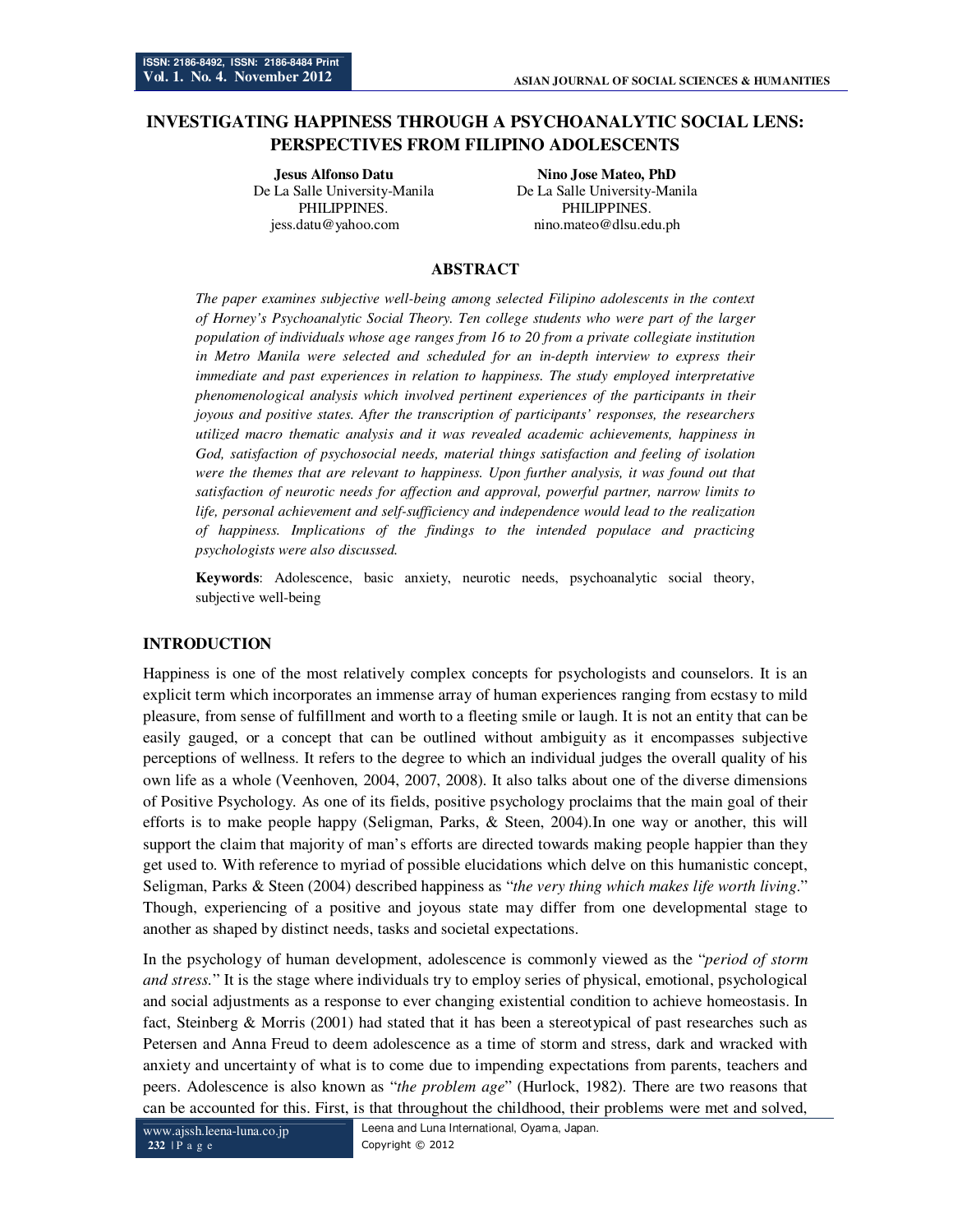in part at least, by parents and teachers. Second, because adolescents want to feel that they are independent, they demand of coping independently with their own problems, rebuffing attempts on the part of parents and teachers to help them.

Most of the researches formulated in line with happiness dwell with various constructs of Positive Psychology (Huppert, 2006; Brannon, & Feist, 2007; Seligman & Csikszentmihalyi, 2000; Diener *et al*., 2002; Diener, 1984, 2000; Easterlin, 2001). One of the main theories that have been widely used to delve with this highly existential concept is the Holistic-Dynamic Theory of Abraham Maslow. It rested heavily on the assumption that satisfaction of conative needs namely physiological, safety, love and belongingness, esteem and self-actualization needs might lead to the realization of happiness (Feist & Feist, 2007). Other studies have elucidated happiness with reference to trait theory (DeNeve & Cooper, 1998; Carver & Scheier, 2004; Furnham & Cheng, 1997; Hayes & Joseph, 2003; Costa & McCrae, 1992). As a fact, Hayes and Joseph (2003) stated that certain people tend to be happier than others because of their personality traits which are believed to be one of the salient determinants of subjective well-being. Likewise, Costa and McCrae (1980) believed that satisfaction with life is related to a high level of extraversion and a low level of neuroticism. Apparently, the role of personality traits in the achievement of happiness cannot be discounted (Carver & Scheier, 2004). Some empirical investigations have come across lay theories on happiness which tended to focus on mental illness, therapy and psychological problems (Furnham & Cheng, 2000). However, there is a dearth of research that would uncover subjective well-being in the context of psychoanalytic or neo-Freudian theories.

In pursuit of acquiring a newer paradigm in describing the dynamics of happiness, Psychoanalytic Social theory pioneered by Dr. Karen Horney was utilized in the current paper. This appeared to be noteworthy theoretical framework to be leaned upon as participants' past experiences were taken into account as main sources of data, along with their immediate experiences. Since adolescence is a transition period from childhood to adulthood, childhood experiences are responsible for the development of the physical, psychological, social, emotional, intellectual and spiritual aspects of one's personality (Feist & Feist, 2007). For instance, if parents do not satisfy the child's needs for safety and satisfaction, the child develops feeling of basic hostility toward parents. Repressed hostility toward the parents, on the other hand, will then lead to profound feelings of insecurity and a vague sense of appreciation, a condition called basic anxiety which Horney (1950) defined as a feeling of being isolated and helpless in a world conceived as potentially hostile. Subsequently, Horney identified ten categories of neurotic needs that are considered defensive modes to combat basic anxiety. These include the neurotic needs for *affection and approval, powerful partner, narrow limits to life, power, exploitation, recognition and unassailability, personal admiration, personal achievement, self sufficiency and independence,* and *perfection and prestige* (Feist & Feist, 2007).

With the absence of literature that talks about happiness in the context of neo-Freudian theories in the Philippines, the current study was conceptualized as an attempt to look into the social psychoanalytic bases in exploring the relatively enduring constructs of positive psychology such as happiness. Specifically, this study delved with the dynamics of happiness across the experiential data gathered from the participants. It sought to answer the following questions (1) what are the relevant immediate and past experiences of the co-researchers; (2) what are the commonly identified neurotic needs of the co-researchers; and (3) what is the concept of happiness among selected adolescents based on Horney's psychoanalytic social theory. Most importantly, this research is geared towards creating a new perspective in examining the attainment of an enduring positive and joyous emotional state.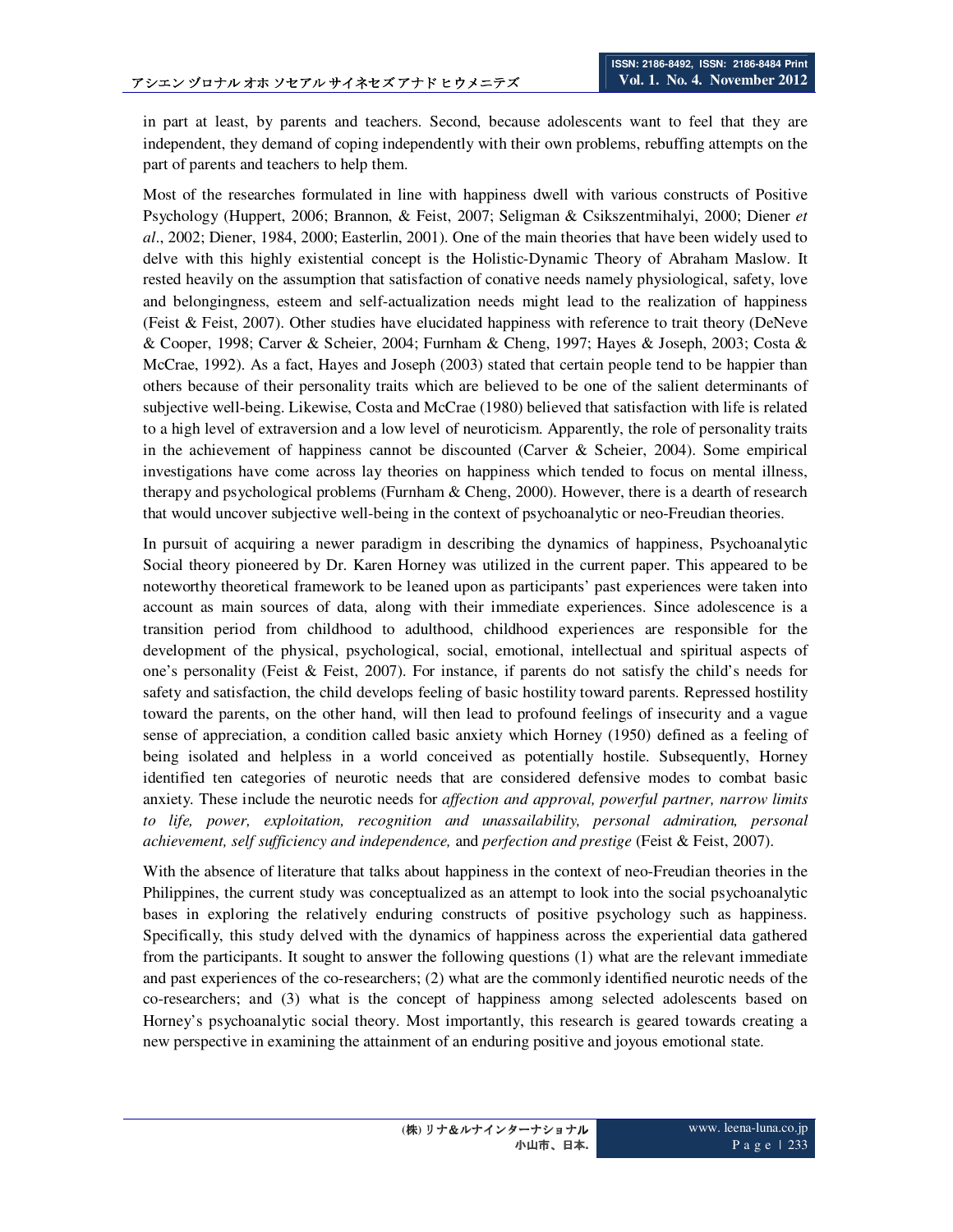# **METHOD**

#### **Research Design**

The study utilized interpretative phenomenological analysis as a methodological inquiry. Interpretative phenomenological analysis focuses on understanding an individual's lived experience (Shaw, 2001) and how co-researchers make sense of that personal account (Smith, 2004).

### **Participants**

The study utilized purposive sampling technique in selecting the co-researchers. Trochim (2006) considered purposive sampling technique in qualitative researches as it delves with the subset of a target population with specific criteria in mind. In this study, the criteria used in choosing the participants were the age limit (16-21) and classification of the institutions they are enrolled (private). Ten college students who age ranges from 16-20 (average age of 18) were selected as partakers of the study. Seven of the participants are males while the rest are females.

#### **Research Instrument**

The researchers used in-depth interviews in gathering the responses of the co-researchers. By definition, this type of interview requires one to make a set of premeditated questions, but unlike a highly structured interview schedule, this type allows probing of answers, adaptation to various interviewees and yet at the same time imposes a great degree of structure and ease of conduction and replication (Green & Adams, 2006).

#### **Procedures**

The participants were selected through purposive sampling. The researcher contacted the participants via text messaging. Upon agreeing, each of the participants was asked to come for the interview after signing the consent form. The interviews were conducted in one of the counseling offices in the participants' school. The researcher asked the participants to respond to the questions that were included in the interview guide question. The interviews lasted for 33 minutes to 65 minutes. All the interview sessions were recorded and transcribed which served as raw data for the study at hand.

The researcher employed macrothematic analysis in analyzing the gathered data about the coresearcher's concept of happiness after the interviews were recorded and transcribed in verbatim. Macrothematic analysis focuses on identifiable themes and patterns of living or behavior, subsequently, combining related or congruent themes (Banyard & Grayson, 2001). In the first phase, themes that are relevant to the achievement of happiness were identified by the researcher. Then specific neurotic needs were determined in lieu of the experiences expressed by the participants. Lastly, the concept of happiness among the participants was discussed with regard to the emerging themes that rooted from their experiences based on Horney's psychoanalytic social theory.

# **RESULTS AND DISCUSSIONS**

The section begins with the participants' immediate and past experiences with regards to happiness. It was followed by identifying commonly identified neurotic needs as shared by the participants. Some of their responses were also integrated in the themes presented.

# **Immediate and Past Experiences Relevant to Happiness**

Based on the responses of co-researchers, their experiences of happiness can be categorized as follows: **academic achievements, happiness in God, satisfaction of psychosocial needs, material things satisfaction, and feeling of isolation***.*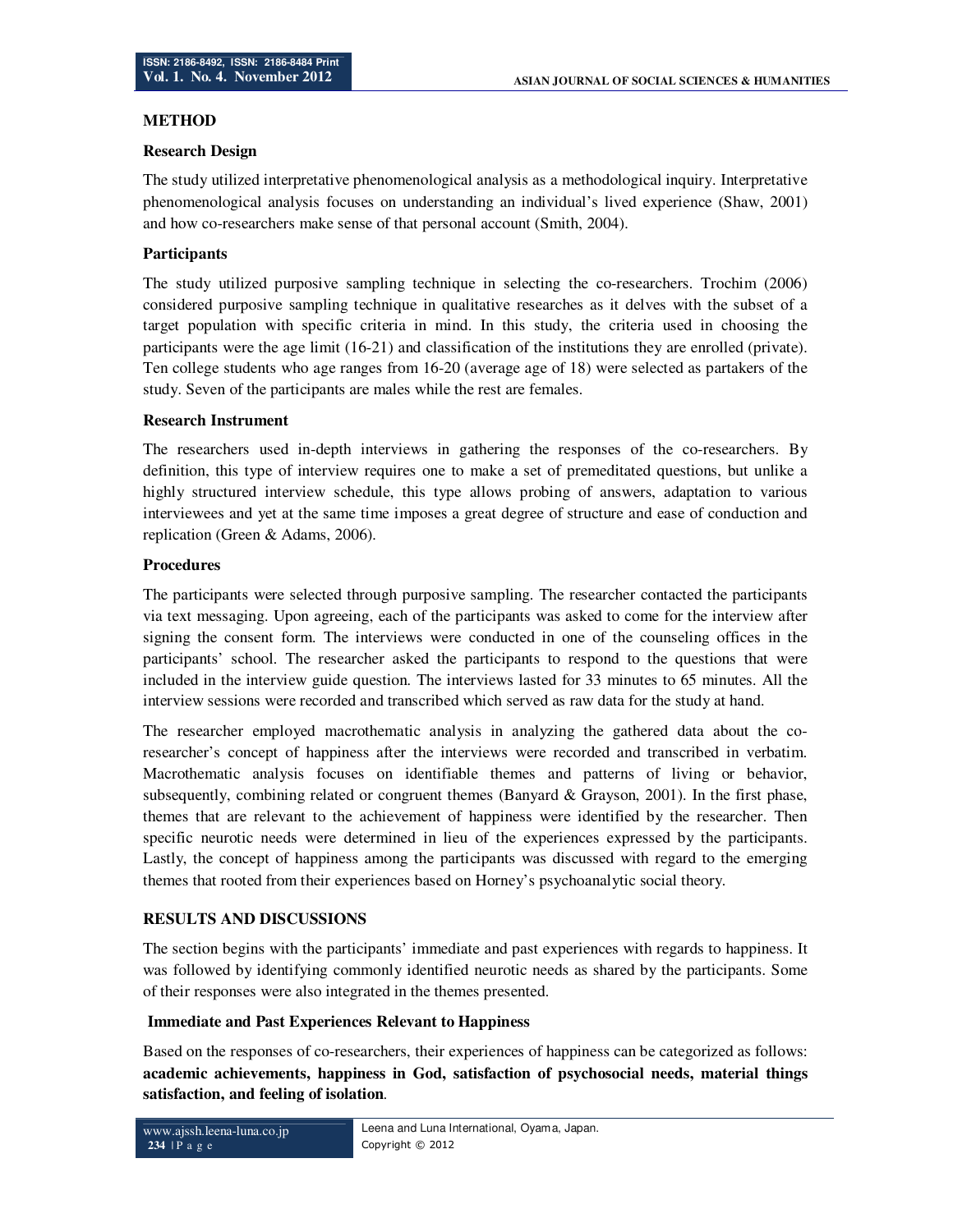To start with, **academic achievements** pertain to the experiences of the co-researchers that are brought about by the successes in academic related endeavors which in one way or another elevate the degree of subjective well-being. It primarily suggests how various circumstances can ignite one's sense of existential satisfaction. This finding depicts a portion of reality since it actually talks about pragmatic motive of every student in any academic institution. In fact, one female co-researcher conveyed:

*"For students like me, achieving high grades is a satisfying experience because if you did not pass in a particular subject, apparently that will not be a happy thing since you were studying but timemanagement is not that easy. In one way or another, that (achieving high grades) you will be happy as well."* 

Relating this to the abovementioned statements, the researcher was able to draw a relatively clear picture of how satisfaction of academic related wants can pronounce a sense of fulfillment. It also depicted a portion of reality as most of the students are directed toward attaining short-term goals such as getting high grades in various subjects embedded in their scholastic curricula. However, there are also phenomenological accounts that encompass attainment of goals which can entail certain degree of social recognition or prestige. Academic honorary award is one of best examples that can be cited in line with the previous statement. This can be obviously seen as one male co-researcher shared:

*"Currently, I'm in the Dean's list which is one of the rewarding achievements that we can attain because once we encounter difficulties in the endeavors we are doing, we can say that there is a promising direction on those tasks we are engaged in which is one of the reasons why it can cause happiness."* 

On the other hand, **happiness in God** refers to experiences which entail happiness when one establishes harmonious relationship with God. It defines how the magnitude of theological inclination would be substantial in exacerbating the intensity of contentment with life, thus, leading to the realization of personal well-being. This is very much congruent to the testimonial of one female coresearcher as she claimed:

*"I'm happy when I'm asking a sign from God about a certain thing then he (God) responded to it. Whenever I'm praying something, I'm asking if a specific thing is meant for me, hoping that my prayer will be granted. If not granted, it's just fine I will accept it because I know that he (God) has a better plan for me."* 

Accordingly, Steger Frazier (2005) stated that most religious variables such as spirituality are positively associated with well-being. This proved to be very true as we tend to rest heavily on the notion that God is already a part of our everyday living. For example, attendance to religious service or utterance of prayers is consistently related to decreased risk of mortality (Powell, et. al., 2003) and other indices of well being (George, *et al.,* 2002).

In addition to abovementioned experiences related to the realization of happiness, the researchers were also able to identify a general category which talked about the **satisfaction of psychosocial needs**. These needs are the experiences that talked about contentment of the necessities that encompass interpersonal relationship patterns and other circumstances that are commonly associated with it such as *friendship experiences, heterosexual relationship, familial relations, concerns from significant others and relationship with father* (proved to be very significant in this study as it will substantiate Horney's theory of neurotic needs).

*Experiences with friends* include experiences that allow the interplay of subjective well being through keeping in touch with one's friends. To suffice this statement, one male co-researcher verbalized: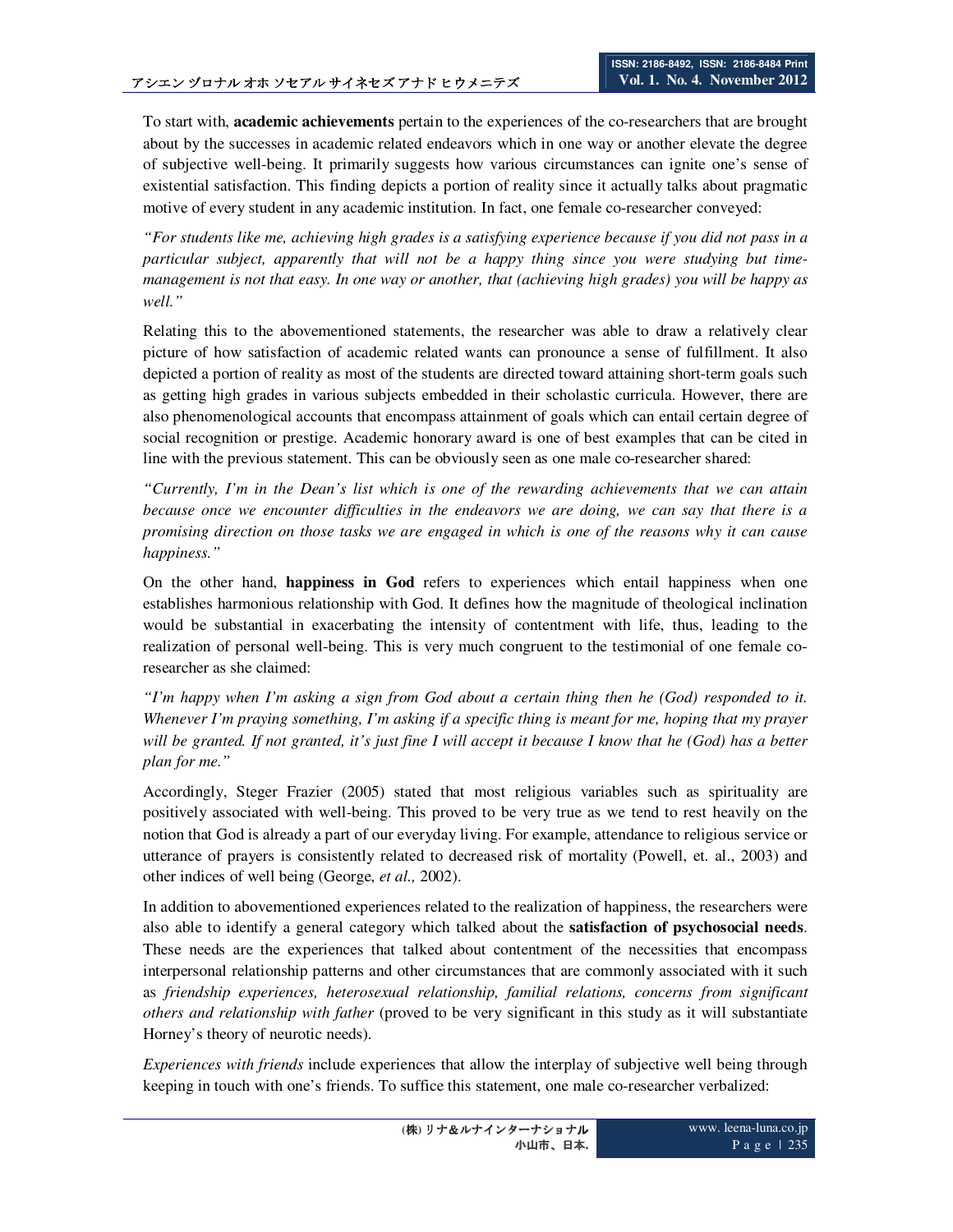*"For me, the love of friendship or peership is the one that can give happiness to you especially when you're doing naughty things with them, sometimes it helps."* 

This response implies that in one way or another, happiness can be achieved through the love that can be introjected to us by our friends, thereby, proving how important our friends are in attaining a joyous state.

Moreover, friendship also involves similarities and differences and how these two contrasting entities mingle with each other to generate a collective sense of well-being. This is very much congruent with some of the gathered responses as one female co-researcher noted:

*"Of course, when we do things similar with our friends' interests, we have same attitude despite individual differences. For example, in going to mall, it seems that the bonding that can be acquired from my high school friends altogether like talking to one another and sharing problems can make me happy because I can feel my significance to them."* 

The abovementioned experiences primarily dwell with the issue of attachment which served as one of the most important element in the integral development of friendship. Attachment, according to Riley (1992) is the affective relationship between people and the landscape that goes beyond cognition, preference or judgment.

*Heterosexual relationship* comprises experiences of the co-researchers that suggest engagement in various intimate relationships. This actually went well together with the notion that love is a universal condition of young people, thus, they are often pressured into "falling in love" (Sullivan, 1935).

In relation to that, one female co-researcher shared:

*"I'm in a relationship right now, since my boyfriend has a lot of problems, it appears that I'm the only person whom he can derive strength which somehow makes me happy. Despite the absence of his parents, he begets strength from me so even it (relationship) is not allowed, we gain joy from each other."* 

The participant's statement signifies a form of love that is highly motivated by a certain degree of responsibility, an essential element in the perpetuity of this existential need. To suffice this humanistic assumption, Fromm (1956) identified care, responsibility, respect and knowledge as four basic elements common to all forms of genuine love. By responsibility, the researchers meant a willingness and ability to respond.

Moreover, the researcher spotted *familial relations* as one of the mode by which happiness can be accounted for. These talks about family experiences of the co-researchers that would further describe their concepts about happiness. It primarily discussed the experiences of the co-researchers with their families as the researchers assumed that as the immediate source of one's sense of belongingness, family plays a major role in the intensification of personal well-being. In connection with such experiences, one female co-researcher shared:

*"Hmm…Since we're no longer complete due to the absence of my father, it seems that my brother and mother fill that gap…"* 

The statement suggests that happiness can still be achieved even though completeness of family member is permanently jeopardized. In this case, the participant's father died of pancreatic cancer on April 2009.

While another female co-researcher alleged: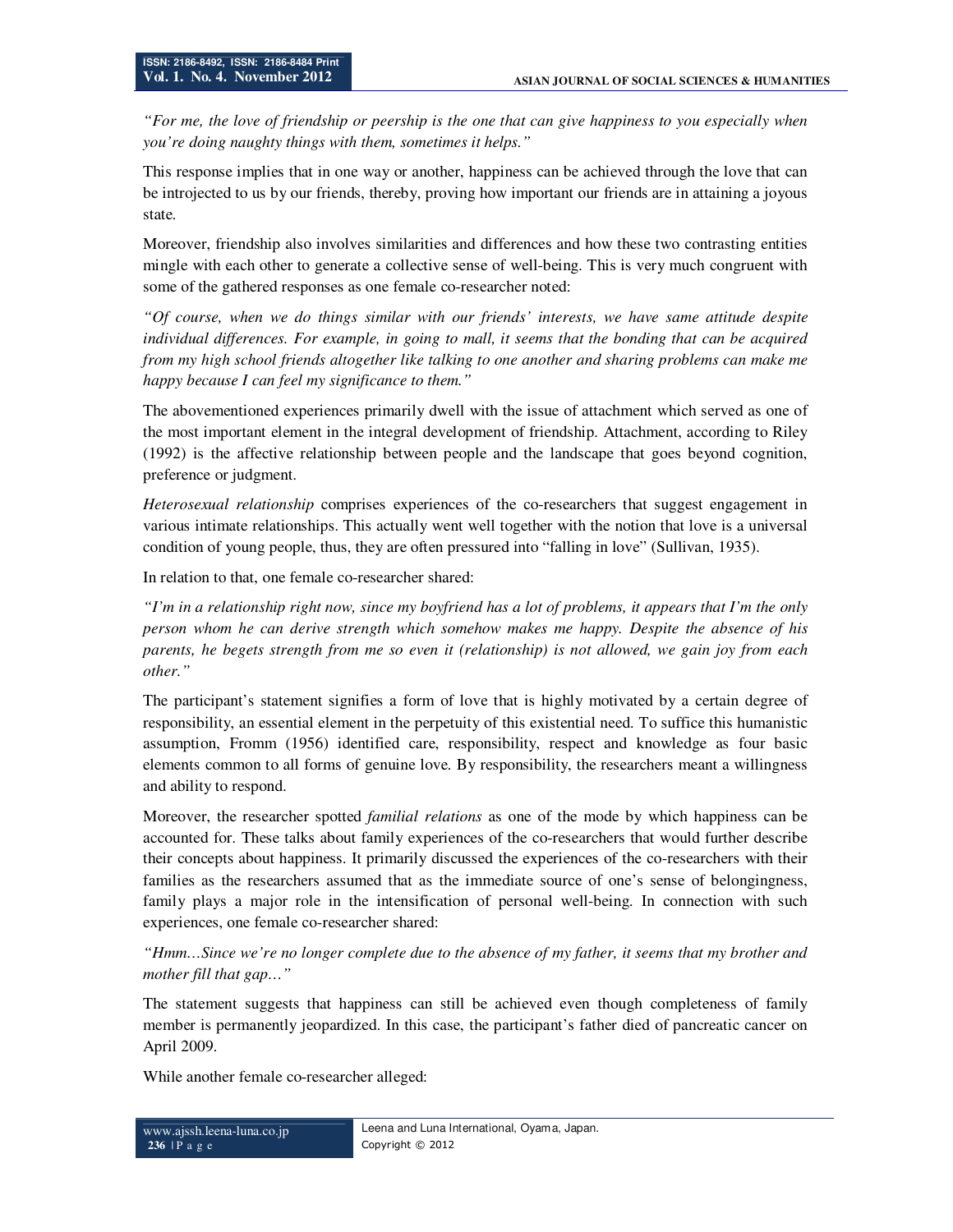*"I'm also happy whenever I see that my family is happy because it is a rewarding feeling that I cannot feel the problem in my family though I know that they are problematic."* 

It accentuates how family can generate a feeling of subjective well-being and its capacity to persuade one's view of optimism. It addresses the issue of familial attachment as an influential factor in the pursuit of one's happiness, that is, the feeling of togetherness congruent with love and belongingness needs proposed by Abraham Maslow (1970).

In the same way, presence of family can also be a very significant source of life satisfaction as it could entail us a considerable degree of delightfulness. This is very much true as one male co-researcher contended:

*"Ah..Of course it's important if you have a family because once you feel alone, you will feel insufficiency and they are the ones who can wither that sadness…"* 

What is more linked to Horney's psychodynamics of experiences is the co-researchers' *relationship with their father*. These include variety of phenomenological accounts that elaborate the coresearchers' relational patterns with their biological father. In accordance with this aggregate of psychosocial needs, one female co-researcher shared:

*"Currently my dad is not with us, he cannot go back home immediately because the air fare is expensive. I was in my second year high school the last time he came back, I just sensed that it's a nice feeling to go out altogether since I can think that we're complete again."* 

It mainly talks about the desire to keep in touch with one's biological father, a relatively common problem that usually arises among the families of Overseas Filipino Workers (OFW's).

There are also variety of experiences that can boost the trajectory of subjective well-being, giving rise to a feeling of self-fulfillment and satisfaction in relation to a daughter-father relationship. Some experiences may show a gradual evolution of psychological and emotional reciprocal attachment between a daughter and a father, subsequently leading to the acquisition of a typically euphoric state. In fact, this proved to be very congruent with one of the transcribed responses as a female coresearcher averred:

*"The happiest experience for me which is unforgettable is the moment before my father passed away. My relationship with my father is not that satisfying although I'm the only girl in the family then my brother is his favorite. When I was a child, I can feel that one needs to define as well her fatherdaughter relationship since most of the times, it is the same sex parental bond that will typify closeness. But when my father got sick, I'm the one who took care of him. That was the time when he told me that he loved me very much and apologized for his failure to give me attention during my early childhood. As a response, I told him that even before he apologized, I already forgave him and I understood why he committed it. At least before he dies, I felt the love of a father which gives me a sense of relief."* 

The last dimension of psychosocial needs that the researchers were able to disseminate is the *concerns from significant others*. It comprises co-researchers' experiences that rooted from the different mode of concerns they have acquired from significant people around them.

As previously discovered by the researcher, family used to play a major role in the acquisition of happiness, especially in the Filipino culture where leaning immediately in families in times of necessities is a dominant characteristic that can be observed. Therefore then, familial concerns are very essential in procuring a positive and blissful state. In relation to this, one female co-researcher claimed: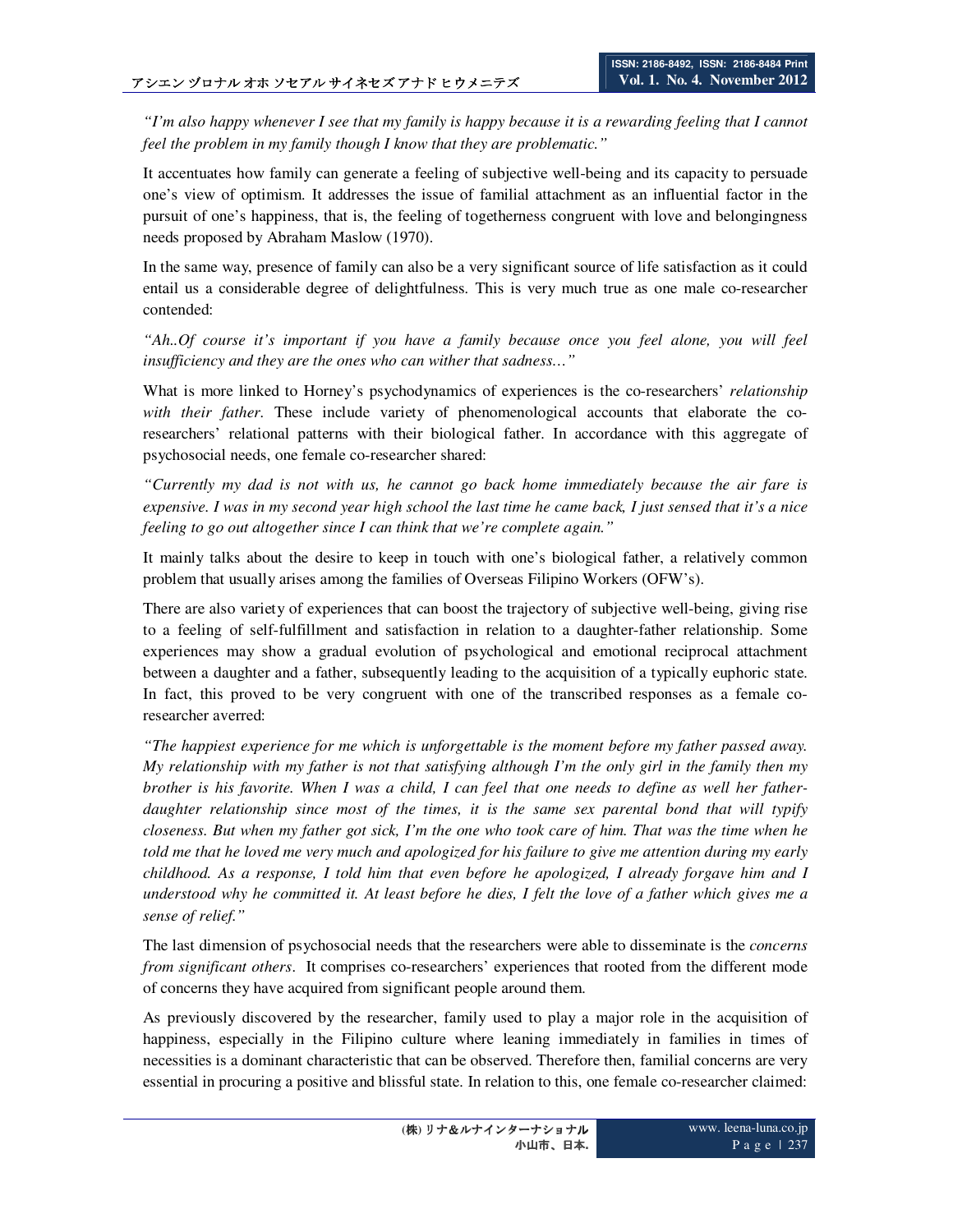*"I'm happy when they don't forget to care for me and they are always concerned and if they are letting us do what we think is right…."* 

Another main category of experiences that have been identified by the researcher are on **satisfaction of material things**. These are experiential accounts of the participants that illustrate how the fulfillment of their desired material things can contribute to the realization of one's psychological well-being. This is very much true with various responses we gathered from the study as one female co-researcher stated:

*"With the numerous release of technological stuff, I used to feel that if you don't have those gadgets, you're not "in", so as a person, you will look for material things because in this generation, it is difficult to live without those things."* 

Abovementioned experiences talked about the profound adherence of the co-researchers to the "material world", that is, being fixated on the mindset that happiness can be also achieved through the satisfaction of desired material things such as gadgets, laptops and etcetera.

Lastly, the researcher distinguished an experiential strand which is regarded as the **feeling of isolation**. It refers to the experiences by which people opted to become socially detached as an expression of happiness. Although this seemed to be a very peculiar manner of expressing happiness, it can still be taken into consideration especially in this study as one male co-researcher insisted:

*"In my perspective, there are people who believed that if they are isolated, it does not mean they are not happy right? But for me if you're always along, without someone to talk to and without friends..."*

#### **Commonly Identified Neurotic Needs**

As can be drawn from the responses of the co-researchers, their commonly identified neurotic needs were **neurotic need for affection and approval, powerful partner, ambition and personal achievement, self-sufficiency and independence and narrow limits to life.**

First, the researchers were able to identify the **neurotic need for affection and approval**. This includes the need of the co-researchers to proliferate their quest for affection and approval from other people. It primarily dwells with the need of the co-researcher to be loved and cared for. In this manner, basic anxiety can be reduced.

In fact, one female co-researcher claimed:

*"It's making me happy when they do not forget to care for me and seemed they are always concerned."* 

On the other hand, neurotic need for approval can be easily perceived upon reading herein transcribed experience as another female co-researcher averred:

*"Yes, because he (my brother) did not allow me to have a boyfriend, then when he learned about it, he got so exasperated."* 

It sets a relatively good example by which the co-researcher tried to enter into an intimate relationship in light of the approval of her elder brother which suffices the assumption deduced by Horney that neurotics try to live up to the expectation of others.

Moreover, **neurotic need for a powerful partner** talks about one of the modes of the co-researchers in suppressing basic anxieties. This need includes an overvaluation of love and a dread of being alone or deserted. It addresses the desire of the co-researchers to engage in a heterosexual relationship and to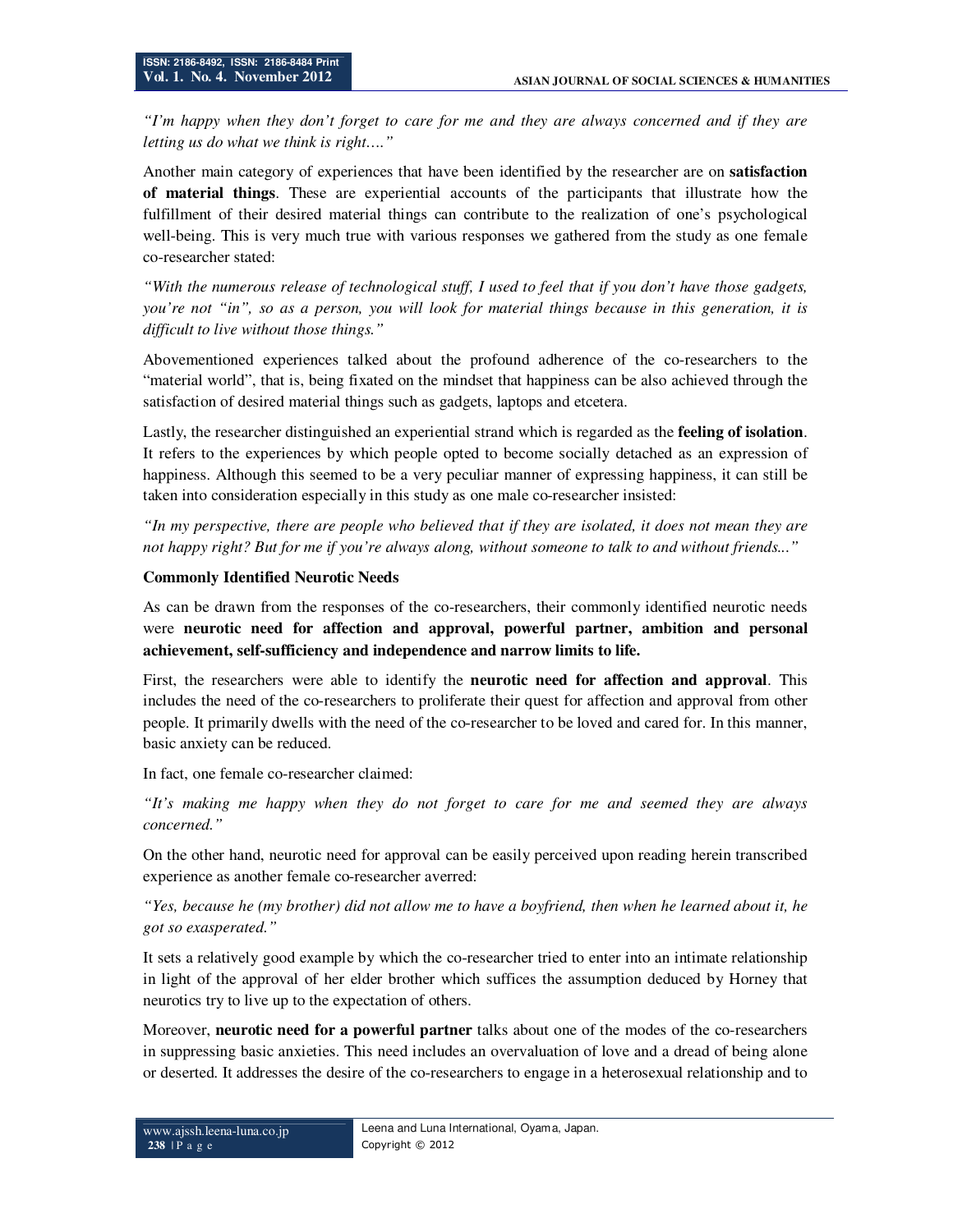choose a partner who can satisfy their psychological and emotional necessities. In line with this neurotic need, a female co-researcher verbalized:

# *"I'm happy for me, because my boyfriend is a perfect guy. He lets feel that he is nothing without me, he is sweet and he is proving that he loves me."*

Based on the abovementioned excerpt from the interview session, it is seemingly possible that coresearchers of the study commonly engaged in heterosexual relationship to acquire a sense of emotional stability since it is assumed that the norm of reciprocity is achieved which served a great deal for them, thereby, alleviating the hazards that can be inflicted by basic anxiety.

It actually reflects Horney's own life story which revealed a strong need to relate to a great man, thereby, setting forth for a series of such relationships during her adult life (Feist & Feist, 2007).

The researcher recognized **neurotic need for ambition and personal achievement**. This need encompasses one's necessity to attain personal wants and aspirations. It primarily dwells on the assumption that neurotics have a strong drive to be the best in any endeavor that they will be dealing with. In relation to this specific neurotic need, one female co-researcher alleged:

*"Here in school, for students like me, satisfaction can be derived from getting good grades…"* 

The statement primarily implies how necessary the scholastic grades are in procuring a certain degree of satisfaction. It depicts a portion of reality as some of the students are putting too much pressure on themselves to go beyond what a normal student can achieve.

Also, the researchers discovered **neurotic need for self-sufficiency and independence** prior to the verbal responses of the co-researchers. This need includes the strong tendency of the co-researchers to move away from people, thereby proving that they can get along without others since it grants the individual with a significant degree of self-control and autonomy. In congruence with the abovementioned neurotic need, one female co-researcher professed:

# *"I'm also happy when my parents are allowing us to do what we think is right. What I mean is when they are letting us do what we want to do."*

On the other hand, most of the co-researchers stated that self-sufficiency can also be achieved through serving God, a deviation on what is expected for them to share in the interview process as this talks about an extraneous factor in this study since it is assumed that the mode by which the co-researchers combat basic anxiety will be intrinsically triggered, in contrary with what the study revealed since it showed that "social causation" or an external factor, that is, the presence of spiritual belief actually give rise to a peculiar view on the attainment of self-sufficiency.

Last among the identified neurotic needs is the **neurotic need for narrow limits to life**. This comprises the need to be contented with very little, that is, being contented with the things that they possess rather than striving for more. In line with this neurotic need, one male co-researcher alleged:

*"Happiness is when there is a feeling of contentment. You're contented with simple things that are happening to you..Let's say you're family is always there to support you then you're friends as well…."* 

#### **Happiness on a Psychoanalytic Social Perspective**

Framing co-researchers' responses in the context of Horney's Psychoanalytic Social theory, the concept of happiness among selected Filipino adolescents can be achieved through the satisfaction of the *neurotic need for affection & approval, powerful partner, narrow limits to life, personal achievements,* and *self-sufficiency & independence*. Upon further analysis, identified neurotic needs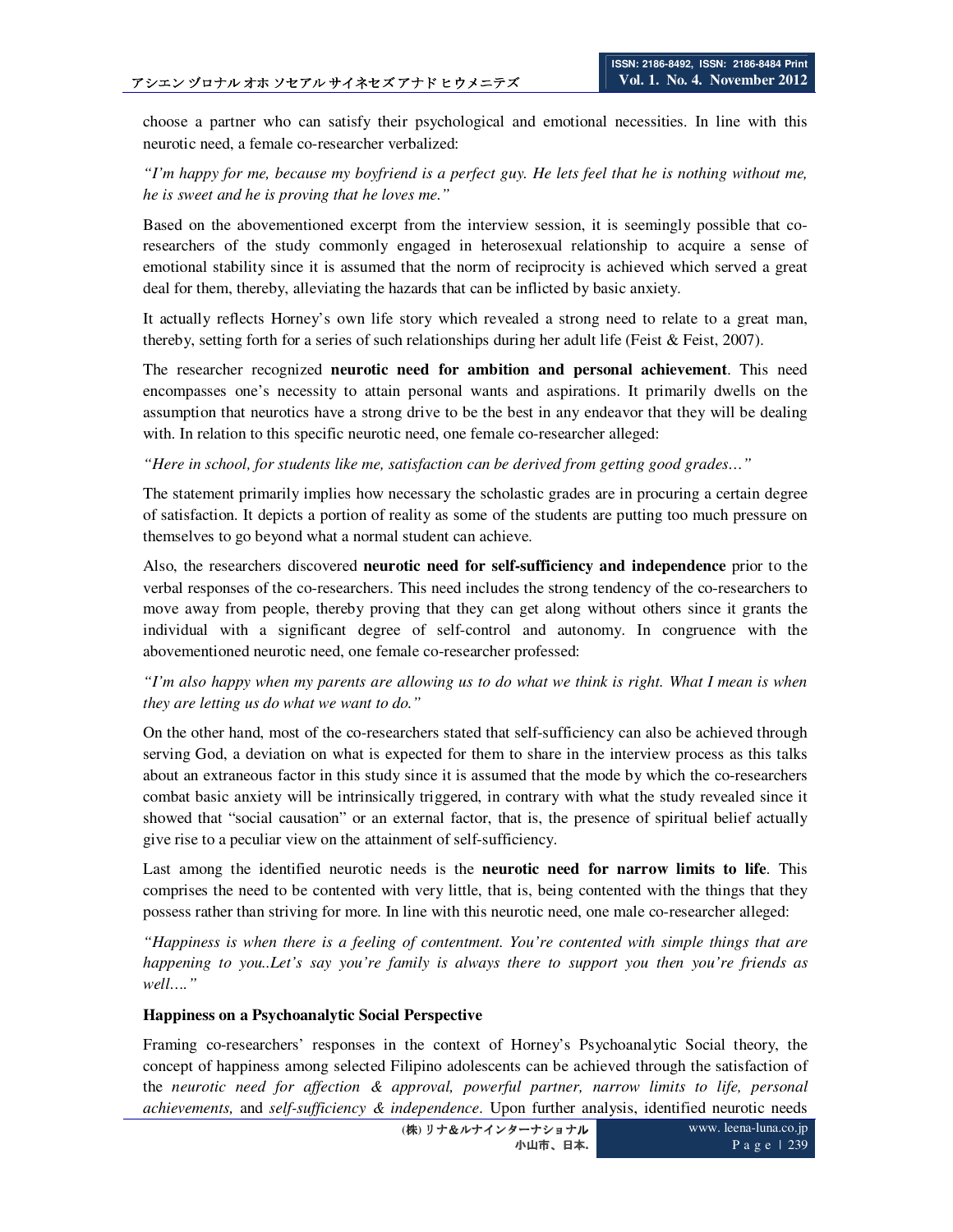that are commonly found among the co-researchers were collapsed into three general categories, thereby, typifying three neurotic trends as theorized by Dr. Karen Horney. The three neurotic trends are *moving toward people, moving against people* and *moving away from people.* These theoretical concepts have played a pivotal role in the study as it really helped the researchers in the formulation of a systematic and thorough descriptive analysis in portraying the concept of happiness among selected adolescents.

Horney's concept of *moving toward people* refers to a neurotic trend to protect oneself against feeling of helplessness. In line with it, one female co-researcher shared:

*"I'm trying to let him (my boyfriend) feel how beautiful is life. He is suicidal so I'm telling him that it will not make any sense on his problem. I'm trying to fill the love that cannot be given by his family…."* 

On that specific existential experience, the co-researcher's boyfriend who is an adolescent, showed a strong need to move toward people so as to refrain from the adversities of life and feeling of helplessness, thus, fortifying Horney's assumption on the first neurotic trend.

The neurotic need of *moving against people,* on the other hand, is one of the basic attitudes designed to protect from the hostility of other people. Prior to the data that have been analyzed, there is only one neurotic need that has been found to be categorized on this neurotic trend which is the *neurotic need for ambition and personal achievement*.

Lastly, the neurotic trend of *moving away from people* is an attempt to solve the basic conflict of isolation among selected adolescents. This strategy is an expression of needs for *privacy, independence* and *self-sufficiency*. It also suggests social detachment to combat basic anxiety, subsequently attaining a certain degree of life satisfaction.

As seen in the current study, happiness is the sense of well being primarily achieved through avoidance of basic anxieties, that is, the satisfaction of neurotic needs that are found to be prevalent at this developmental stage. This is very parallel with Mill's definition of happiness which stated that happiness is an existence exempt as far as possible from pain. In addition to that, Epicurus portrayed a prime example of such thought, as he epitomized the conception of happiness with his assertion that the removal of all pain defines the magnitude of pleasure (Long, 1986).

Childhood experiences of the co-researchers have really played a major role in the attainment of happiness as the development of basic hostility were very much evident, as revealed by the experiential data. In one way or another, the failure of the co-researchers' parents to satisfy their needs for safety and satisfaction have influenced the formation of neurotic needs of said adolescents. This finding is very congruent with Horney's (1939), as she hypothesized that difficult past experiences specifically childhood experiences are primarily responsible for neurotic needs.

With respect to Horney's theory, it can be surmised that etiologies of happiness cannot be only associated dispositional, situational, social, contextual and other relevant factors. In contrast with Maslow's humanistic needs, neurotic needs that have rooted from past relational phenomenological accounts are keystones for assessing co-researchers' susceptibility to experience a positive and joyous state. Given that neurotic needs are predictive of intrapersonal and interpersonal relationship patterns; its applicability in a collectivist culture like the Philippines is a consideration that is theoretically possible. Therefore, it is imperative to zero in on how these needs are being addressed to acquire a better grasp of what is meant by subjective well-being based on Psychoanalytic Social paradigm.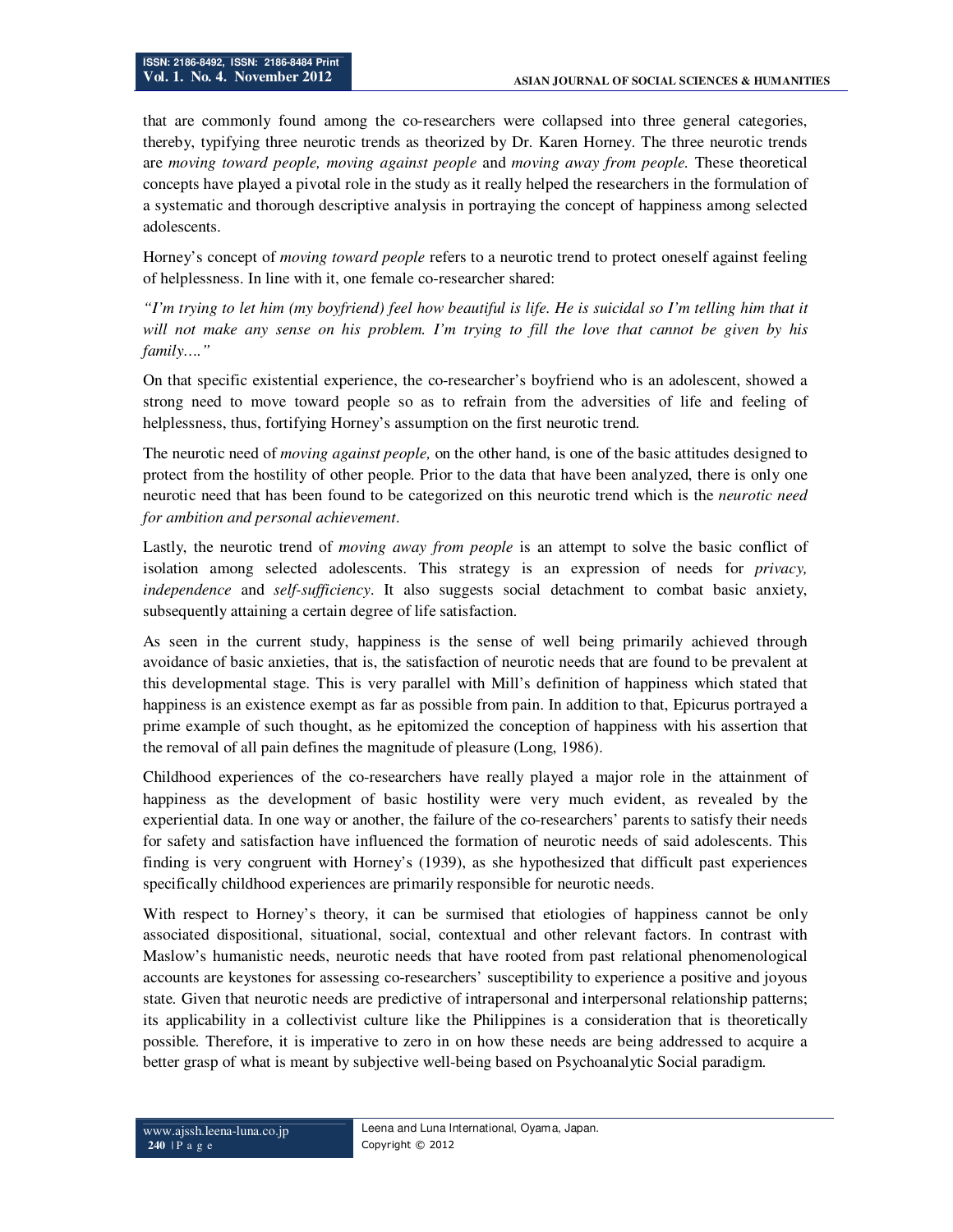#### **CONCLUSION**

Findings of the study have delineated that selected Filipino adolescents' concept of happiness can be perceived as the satisfaction of the *neurotic needs for affection and approval, powerful partner, ambition and personal achievement, self-sufficiency and independence,* and *narrow limits to life*. By employing a qualitative-phenomenological research design, the researchers portrayed a much clearer imagery of one's happiness, specifically through synthesizing the conglomeration of experiential strand gathered from participants. It has been found out as well how important past experiences are in describing the co-researchers' realization of happiness, in contrary with the existentialist perspective as it customary explains happiness using immediate experiences. Co-researchers' past experiences that dwell with their parental relational patterns may possibly affect attainment of subjective well-being as it can inflict basic hostility if the needs for care and support will be jeopardized at the earlier stages of life. Attainment of happiness is a process which involves combating basic anxiety, that is, the feeling of helplessness and isolation in a world conceived as potentially hostile. On that note, happiness can be seen as a process of positively adjusting to the hazards of basic anxiety. This proved to be a very interesting innovation on the part of the growing fund of knowledge in the field of Psychology particularly on the continuous proliferation of researches which encompass the issue of subjective well-being as most of them have not utilized neo-Freudian paradigms like Horney's theory. Hence, future researchers are recommended to employ the same paradigm in discussing how individuals attain happiness.

The findings will help psychologists and mental health practitioners to understand holistically precursors of the adolescent's attainment of a positive and joyous state with respect to unresolved issues on the past that affect their psychological functioning and not just the present factors that would pronounce such. Likewise, this will also be purposeful in the practice of counseling as it will allow the guidance counselors to assist adolescents in making important choices in their lives to become happier, subsequently letting them realize the worth of life satisfaction in light of their neurotic needs. In that sense, the notion that adolescence is "*the period of storm and stress*" can be gradually altered and further promising opportunities can be optimize to hone their skills and abilities in pursuit of happiness.

# **REFERENCES**

Banyard P. and Grayson A. (2001). Introducing Psychological Research. NY: Palgrave.

- Brannon, L. and Feist, J. (2007). An Introduction to Behavior and Health. In: Health Psychology. 6<sup>th</sup> Edn. Los Angeles: Thomson Wadsworth.
- Carver, C. S. and Scheier, M. F. (2004). Perspectives on personality (5th ed.). Boston: Allyn & Bacon.
- Costa, P. T., Jr. and McCrae, R. R. (1992). Revised NEO personality inventory (NEO-PI-R) and NEO five-factor inventory (NEO-FFI): professional manual. Odessa: Psychological Assessment Resources.
- Csikszentmihalyi, M. and Hunter J. (2003). Happiness in everyday life: the uses of experience sampling. Journal of Happiness Studies. 4, 185-199
- DeNeve, K. M. and Cooper, H. (1998). The happy personality: a meta-analysis of 137 personality traits and subjective well-being. Psychological Bulletin, 124, 197–229.

Diener, E. (1984). Subjective well-being. Psychol. Bull.,95: 542-575.

Diener, E. and Myers D. (1996). The Pursuit of Happiness. *Higher Education, 32*, 347-364